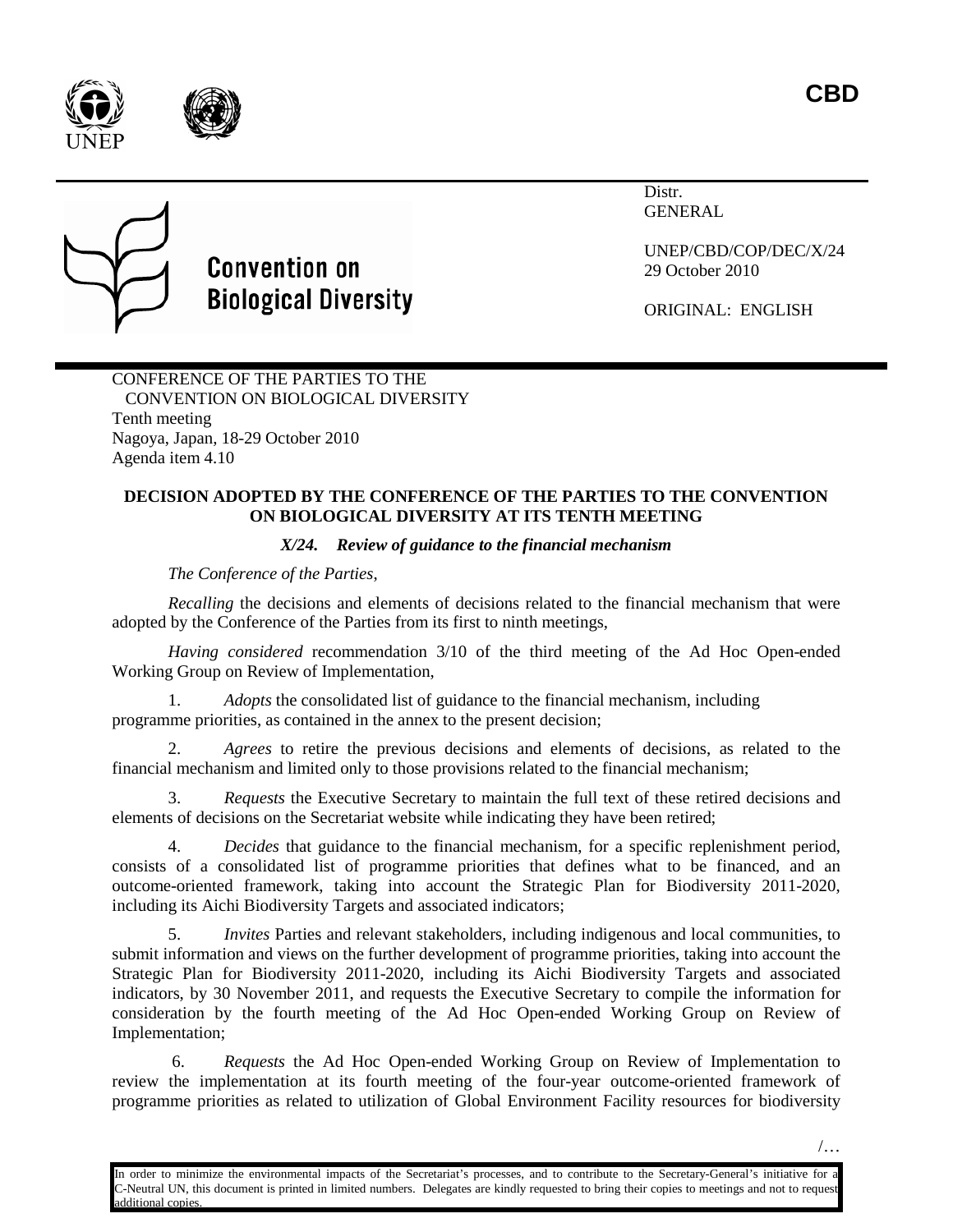for the period from 2010 to 2014, taking into account the Strategic Plan for Biodiversity 2011-2020, including its Aichi Biodiversity Targets and associated indicators;

7. *Decides* that at its eleventh meeting, the Conference of the Parties will adopt a four-year outcome-oriented framework of programme priorities, taking into account the Strategic Plan for Biodiversity 2011-2020, including its Aichi Biodiversity Targets and associated indicators, as well as the outcome of the review, for consideration during the sixth replenishment of the Global Environment Facility Trust Fund, as related to utilization of Global Environment Facility resources for biodiversity for the period July 2014 to June 2018.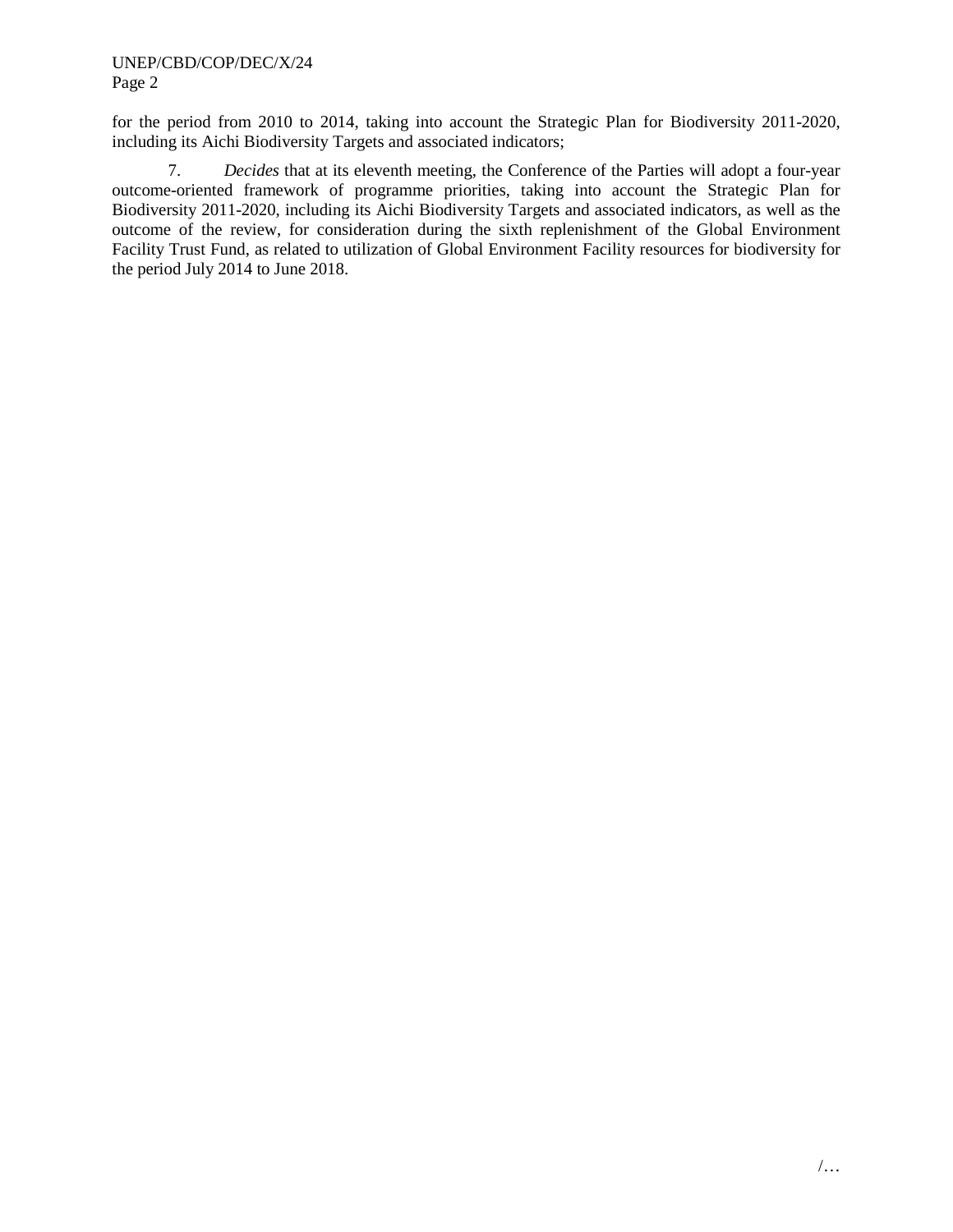#### *Annex*

## **CONSOLIDATED GUIDANCE TO THE FINANCIAL MECHANISM OF THE CONVENTION**

## *A. Policy and Strategy*

Financial resources should be allocated to projects that fulfil the eligibility criteria and are endorsed and promoted by the Parties concerned. Projects should contribute to the extent possible to build cooperation at the subregional, regional and international levels in the implementation of the Convention. Projects should promote the utilization of local and regional expertise. The conservation of biological diversity and sustainable use of its components is one of the key elements in achieving sustainable development and therefore contributing to combating poverty.

## *B. Programme priorities*

1. While the Subsidiary Body on Scientific, Technical and Technological Advice should consider the financial implications of its proposals, its recommendations will only include advice to the Conference of the Parties regarding financial matters, including guidance to the financial mechanism, when the Conference of the Parties has so requested.

2. Guidance to the financial mechanism should be incorporated into a single decision, including the identification of priority issues which will provide support for cross-cutting issues and capacity-building, especially for developing countries and countries with economies in transition, in a manner that: (a) is transparent; (b) allows participation; and (c) allows full consideration of its other decisions.

3. The four-year outcome-oriented framework of programme priorities as related to utilization of Global Environment Facility resources for biodiversity for the period from 2010 to 2014 is contained in the annex to decision IX/31 B.

4. The Global Environment Facility should provide financial resources to developing country Parties, taking into account the special needs of the least developed countries and the small island developing States, as well as Parties with economies in transition, for country-driven activities and programmes, consistent with national priorities and objectives and in accordance with the following programme priorities, recognizing that economic and social development and poverty eradication are the first and overriding priorities of developing countries, and taking fully into consideration all relevant decisions from the Conference of the Parties.

## *4.1 Biodiversity planning*

(a) Capacity building, including human resources development and institutional development and/or strengthening, to facilitate the preparation and/or implementation of national biodiversity strategies and action plans;

(b) Elaboration, development, review, revision and updating of national biodiversity strategies and action plans;

(c) Priority actions identified in the national plans and strategies of developing countries and countries with economies in transition;

(d) Projects aimed at the conservation of biological diversity and sustainable use of its components that integrate social dimensions, including those related to poverty;

(e) Capacity-building to implement development activities in ways that are consistent with, and do not compromise, the achievement of the objectives of the Convention on Biological Diversity, including by improving environmental policies in relevant development agencies and sectors such as through integrating concerns relating to biodiversity and the Millennium Development Goals more directly into environmental impact assessments, strategic environmental assessments and other such tools, including at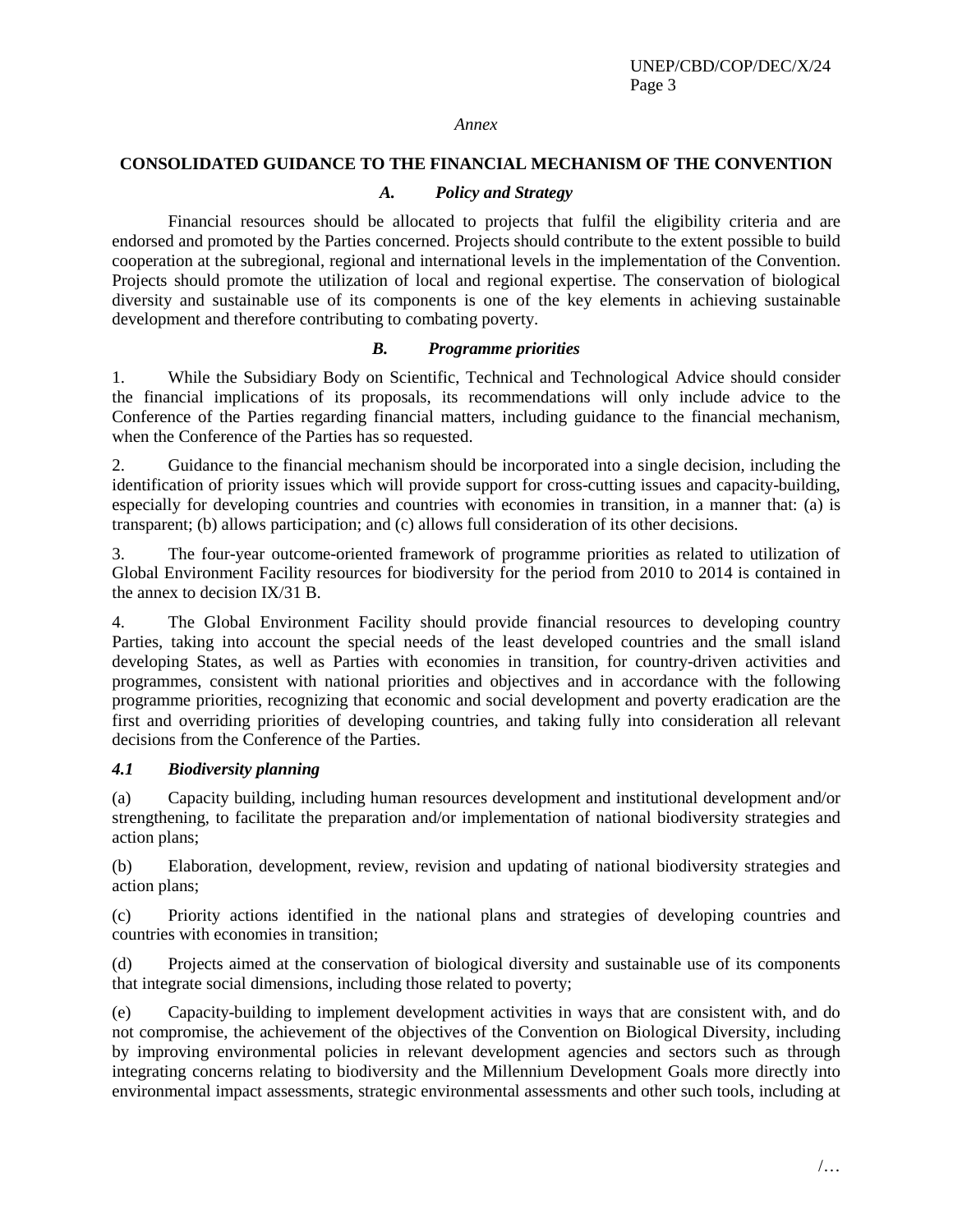the national level through the national strategies for sustainable development and poverty reduction strategies and programmes.

# *4.2 Identification and monitoring (Article 7)*

(a) Identification and monitoring of wild and domesticated biodiversity components, in particular those under threat, and implementation of measures for their conservation and sustainable use;

(b) Capacity-building for developing monitoring programmes and suitable indicators for biological diversity;

(c) Development and implementation of effective biodiversity indicators;

(d) Conducting national and other subglobal assessments making use of the conceptual framework and methodologies of the Millennium Ecosystem Assessment.

## *4.3 Global Taxonomy Initiative*

(a) National and regional taxonomic capacity-building activities for the Global Taxonomy Initiative;

(b) Project components that address taxonomic needs in the achievement of the Convention's objectives.

# *4.4 Conservation and protected areas (Article 8(A)-(F))*

(a) Community-conserved areas;

(b) National and regional systems of protected areas;

(c) Country-driven early action activities of the programme of work on protected areas;

(d) Addressing the long-term financial sustainability of protected areas, including through different mechanisms and instruments;

(e) Further development of the portfolio on protected areas towards comprehensive, representative and effectively managed protected area systems addressing system wide needs;

(f) Projects that demonstrate the role-protected areas play in addressing climate change;

(g) Capacity-building activities for the implementation of the Global Strategy for Plant Conservation;

(h) Projects that promote the conservation and/or sustainable use of endemic species.

## *4.5 Invasive alien species (Article 8(h))*

(a) Capacity-building to prevent or minimize the risks of the dispersal and establishment of invasive alien species at the national, subregional, or regional levels;

(b) Projects that assist with the development and implementation, at national and regional levels, of the invasive alien species strategies and action plans, in particular those strategies and actions related to geographically and evolutionarily isolated ecosystems;

(c) Improved prevention, rapid response and management measures to address threats of alien invasive species, in accordance with its mandate.

# *4.6 Traditional knowledge (Article 8(j) and related provisions)*

(a) Building the capacity of indigenous and local communities to develop strategies and systems for the protection of traditional knowledge;

(b) Enhancement of national capacities for the establishment and maintenance of mechanisms to protect traditional knowledge at national and subnational levels;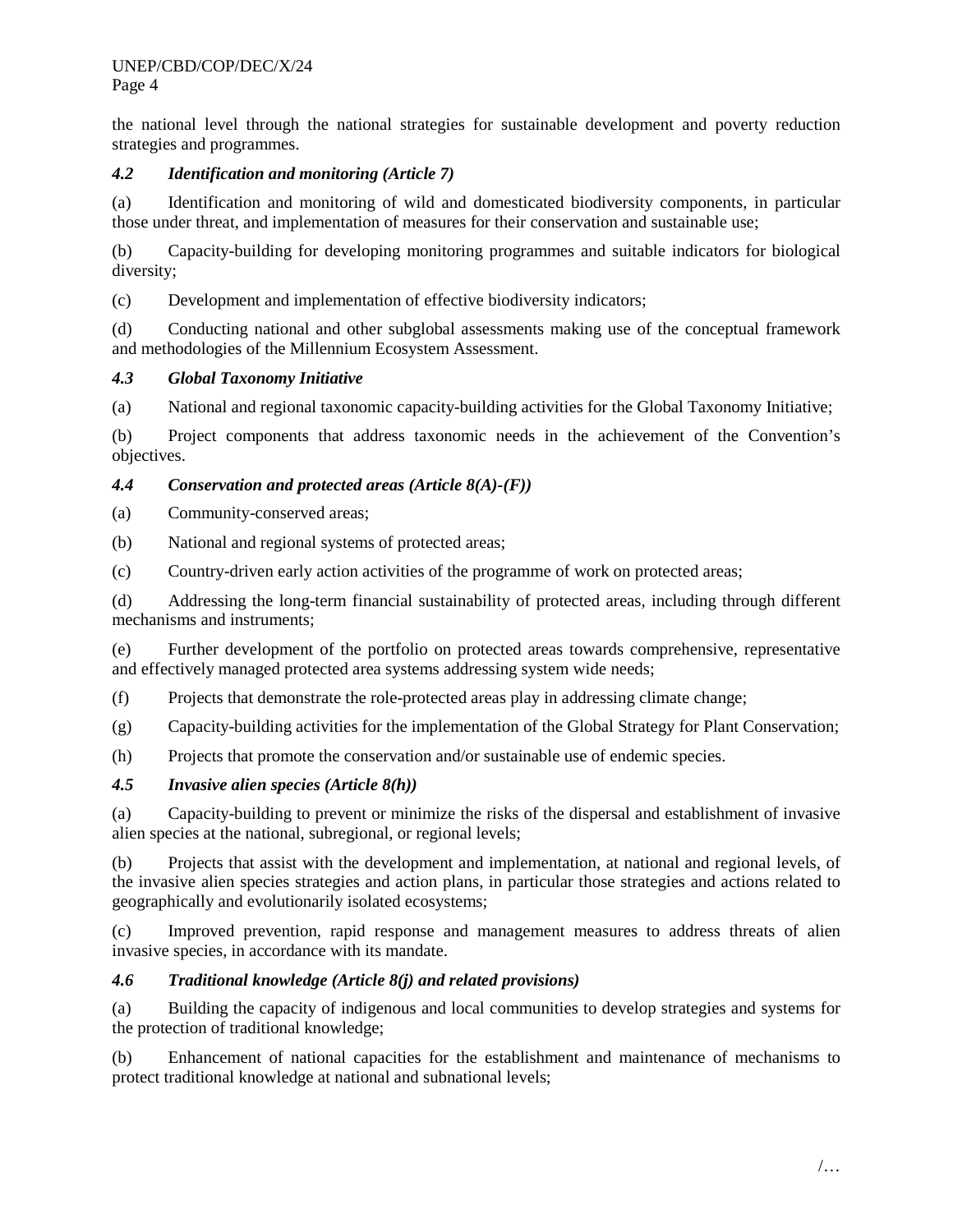(c) Development of national action plans for the retention of traditional knowledge relevant to conservation and sustainable use of biological diversity;

(d) Implementation of the priority activities identified in the programme of work on Article 8(j) and related provisions;

(e) Projects that strengthen the involvement of local and indigenous people in the conservation of biological diversity and sustainable use of its components.

## *4.7 Sustainable use (Article 10)*

(a) Implementation of the Addis Ababa Principles and Guidelines at the national level to ensure that the use of biological diversity is sustainable.

## *4.8 Incentive measures (Article 11)*

(a) Design and approaches relevant to the implementation of incentive measures, including, where necessary, assessment of biological diversity of the relevant ecosystems, capacity-building necessary for the design and implementation of incentive measures and the development of appropriate legal and policy frameworks;

(b) Projects that incorporate incentive measures that promote the development and implementation of social, economic and legal incentive measures for the conservation and sustainable use of biological diversity;

(c) Projects that assist with the implementation of the programme of work on incentive measures;

(d) Innovative measures, including in the field of economic incentives and those which assist developing countries to address situations where opportunity costs are incurred by local communities and to identify ways and means by which these can be compensated.

## *4.9 Research and training (Article 12)*

(a) Project components addressing targeted research which contributes to conservation of biological diversity and the sustainable use of its components including research for reversing current trends of biodiversity loss and species extinction, when relevant to the project's objectives and consistent with national priorities.

## *4.10 Public education and awareness (Article 13)*

(a) Capacity development for education, public awareness and communication in biological diversity at the national and regional levels, as prioritized in the Global Initiative on Communication, Education and Public Awareness;

(b) Implementation of national communication, education and public-awareness strategies, programmes and activities, in accordance with its mandate;

(c) Implementation of the identified communication, education and public awareness priority activities at national and regional levels in support of biodiversity strategies and action plans;

(d) Project components addressing promotion of the understanding of the importance of, and measures required for, the conservation and sustainable use of biological diversity.

# *4.11 Access to genetic resources (Article 15)*

(a) Stocktaking activities, such as, for example, assessments of current legislative, administrative and policy measures on access to genetic resources and benefit-sharing, evaluation of the strengths and weaknesses of a country's institutional and human capacity, and promotion of consensus-building among the different stakeholders;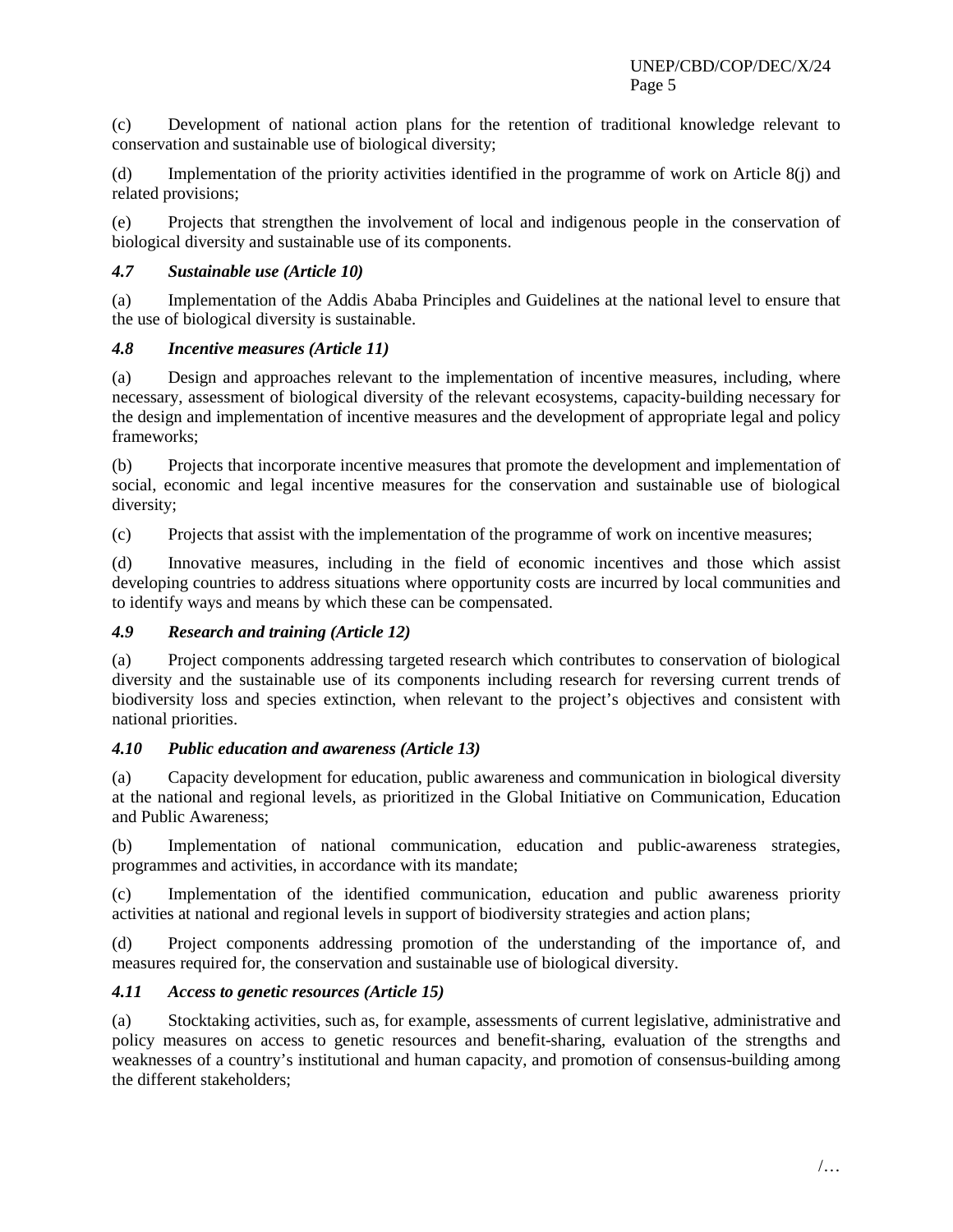#### (b) Capacity-building:

(i) To promote the successful development and implementation of legislative, administrative and policy measures and guidances on access to genetic resources, including scientific, technical, business, legal and management skills and capacities;

(ii) On measures on access to genetic resources and sharing of benefits, including capacitybuilding on economic valuation of genetic resources;

(iii) Regarding the transfer of technologies which enables providers to fully appreciate and actively participate in benefit-sharing arrangements at the stage of granting access permits;

(c) Projects that assist with the implementation of the Action Plan on Capacity-building for Access and Benefit-sharing in support of the implementation of the Bonn Guidelines on Access to Genetic Resources and Fair and Equitable Sharing of the Benefit Arising out of their Utilization;

(d) Formulation of access and benefit-sharing mechanisms at the national, subregional and regional levels, including monitoring, assessment, and incentive measures;

(e) Within biodiversity projects, other specific benefit-sharing initiatives such as support for entrepreneurial developments by local and indigenous communities, facilitation of financial sustainability of projects promoting the sustainable use of genetic resources, and appropriate targeted research components.

#### *4.12 Access to and transfer of technology (Article 16)*

(a) Implementation of the programme of work on technology transfer and technological and scientific cooperation, consistent with Articles 16 to 20 of the Convention and based on needs and priorities identified by developing country Parties and Parties with economies in transition, in particular:

(i) Building policy, legal, judicial and administrative capacity;

(ii) Facilitating access to relevant proprietary technologies;

(iii) Providing other financial and non-financial incentives for the diffusion of relevant technologies;

(iv) Building capacities of, and empowering, indigenous and local communities and all relevant stakeholders with respect to access to and use of relevant technologies;

Improving the capacity of national research institutions for the development of technologies, as well as for adaptation, diffusion and the further development of imported technologies consistent with their transfer agreement and international law including through fellowships and international exchange programmes;

(vi) Supporting the development and operation of regional or international initiatives to assist technology transfer and cooperation as well as scientific and technical cooperation, including those initiatives designed to facilitate South-South cooperation and South-South joint development of new technologies and also such cooperation among countries with economies in transition;

(b) Preparation of national assessments of technology needs for implementation of the Convention;

(c) Ongoing national programmes for conservation and sustainable use of biodiversity through improved access to and transfer of technology and innovation;

(d) Provision of capacity building, where needed, on, inter alia: (i) technologies for conservation and sustainable use; (ii) governance and regulatory frameworks associated with access and transfer of technology and innovation;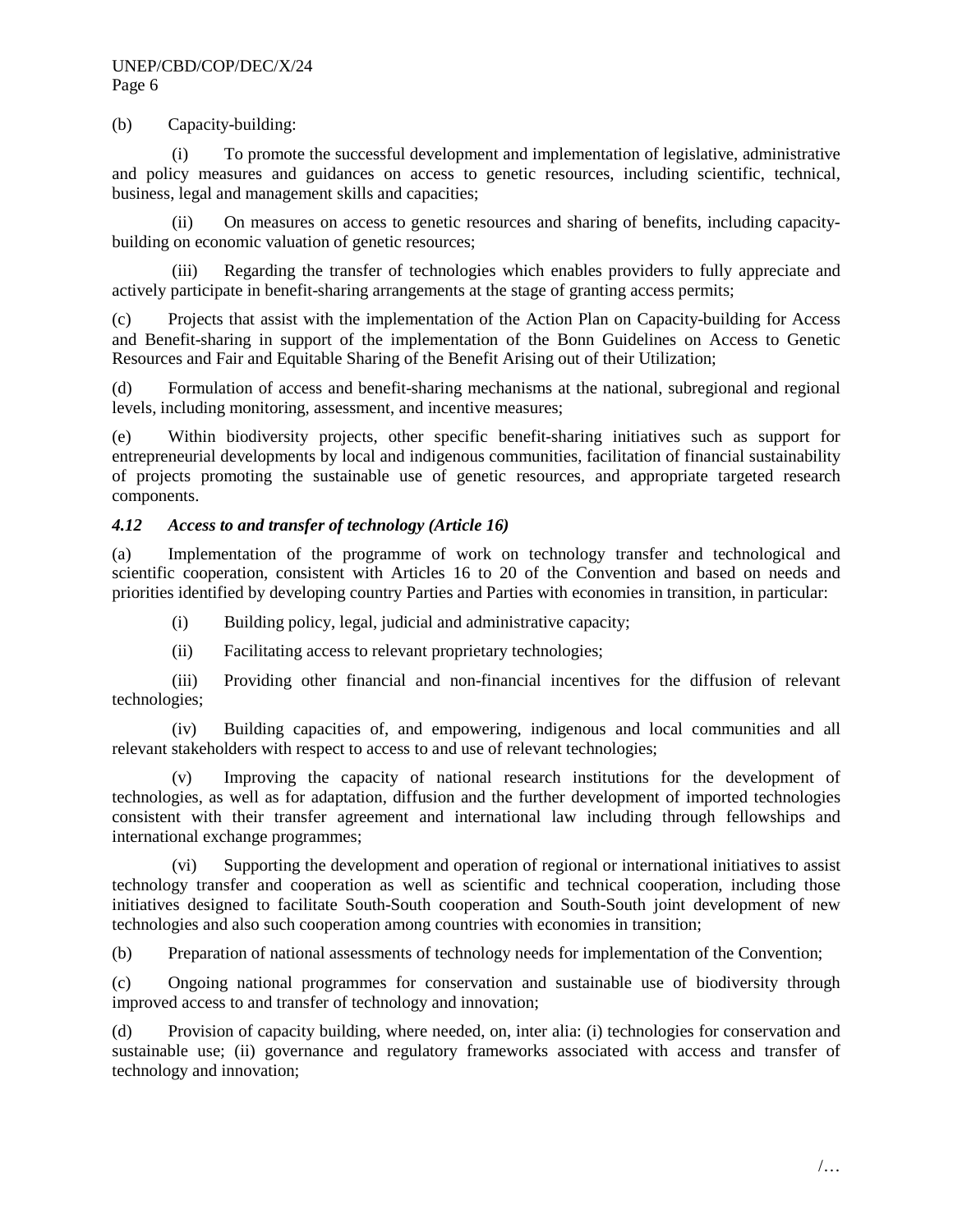(e) Projects which promote access to, transfer of and cooperation for joint development of technology.

#### *4.13 Technical and scientific cooperation and Clearing-House Mechanism (Article 18)*

(a) Capacity-building for the clearing-house mechanism, such as training in information and communication technologies and web content management that enable developing countries and countries with economies in transition to fully benefit from modern communication, including the Internet:

(b) Establishing and strengthening biodiversity information systems such as, inter alia, training, technology and processes related to the collection, organization, maintenance and updating of data and information;

(c) Establishment and updating of national clearing-house mechanisms and participation in the clearing-house mechanism of the Convention;

(d) Activities that provide access to scientific and technical cooperation.

#### *4.14 Biosafety, within its mandate*

(a) In-country, regional and subregional stock-taking studies to enable: (i) the better planning and customizing of future assistance to the respective needs of eligible countries, given the fact that a "onesize-fits-all" approach to biosafety has been demonstrated to be inappropriate; (ii) the identification of clear and realistic targets; (iii) the identification and provision of technical and adequately experienced expertise for the implementation of national biosafety frameworks; (iv) the development of effective coordination which facilitates the support, ownership and involvement of all relevant national ministries and authorities, to ensure synergy and continuity;

(b) Development and implementation of capacity-building activities, including organization of national, regional and inter-regional capacity-building workshops and preparatory meetings. Development of technical, financial, and human capacity including postgraduate education, biosafety-related laboratories and relevant equipment. Implementation of the revised Action Plan for Building Capacities for the Effective Implementation of the Cartagena Protocol on Biosafety;

(c) Development and implementation of national biosafety frameworks. Coordination and harmonization of national biosafety frameworks at regional and subregional levels;

(d) Awareness-raising, public participation and information sharing, including through the Biosafety Clearing-House;

(e) Sustainable national participation in the Biosafety Clearing-House, including capacity-building, to take into account the need for Parties to be able to provide summary information in the common formats for reporting information (particularly keywords for categorizing records) in an official language of the United Nations to enable registration of such information with the Central Portal;

(f) Building, consolidating and enhancing sustainable human-resource capacity in risk assessment and risk management, and in developing detection techniques for identifying living modified organisms, including the setting up of laboratory facilities and training of local regulatory and scientific personnel. Transfer and joint development of technology in risk assessment, risk management, monitoring and detection of living modified organisms;

(g) Facilitation of the consultative information-gathering process leading to the preparation of national reports under the Protocol.

## *4.15 Ecosystem approach*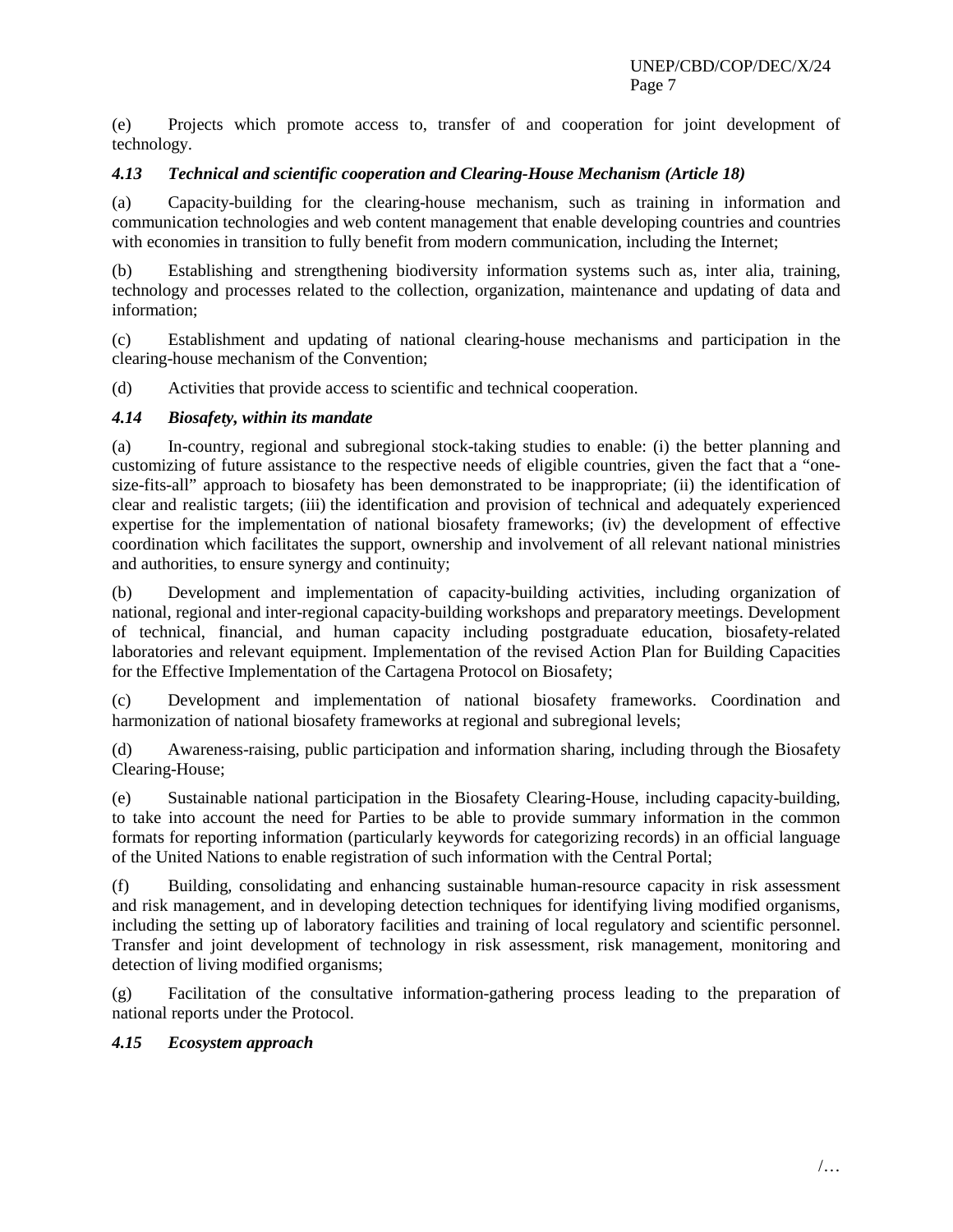(a) Projects that utilize the ecosystem approach, without prejudice to differing national needs and priorities which may require the application of approaches such as single-species conservation programmes.

# *4.16 Forest biological diversity*

(a) Projects and capacity-building activities for implementing the programme of work of forest biological diversity at the national, regional and subregional levels and the use of the clearing-house mechanism to include activities that contribute to halting and addressing deforestation, basic assessments and monitoring of forest biological diversity, including taxonomic studies and inventories, focusing on forest species, other important components of forest biological diversity and ecosystems under threat;

(b) Projects focusing on the identified national priorities, as well as regional and international actions that assist the implementation of the expanded work programme considering conservation of biological diversity, sustainable use of its components and fair and equitable sharing of the benefits from genetic resources in a balanced way, underscoring the importance of ensuring long-term conservation, sustainable use, and benefit-sharing of native forests.

# *4.17 Agricultural biological diversity*

(a) Projects that assist with the implementation of the Plan of Action for the International Initiative for the Conservation and Sustainable Use of Pollinators;

(b) Projects which implement the Convention's programme of work on agricultural biodiversity.

## *4.18 Inland water biological diversity*

(a) Projects which help Parties to develop and implement national, sectoral and cross-sectoral plans for the conservation and sustainable use of biological diversity of inland water ecosystems, including comprehensive assessments of the biological diversity of inland waters, and capacity-building programmes for monitoring the implementation of the programme of work and the trends in inland water biological diversity and for information gathering and dissemination among riparian communities;

(b) Projects that assist with the implementation of the programme of work on biological diversity of inland water ecosystems.

# *4.19 Marine and coastal biological diversity*

(a) Projects that implement the elaborated programme of work on marine and coastal biodiversity;

(b) Country-driven activities aimed at enhancing capabilities to address the impacts of mortality related to coral bleaching and physical degradation and destruction of coral reefs, including developing rapid response capabilities to implement measures to address coral-reef degradation, mortality and subsequent recovery;

(c) Projects that promote the conservation and sustainable use of marine and coastal biodiversity under threat;

# *4.20 Island biological diversity*

(a) Projects that implement the programme of work on island biodiversity.

## *4.21 Dry and sub-humid lands*

(a) Projects that implement the Convention's programme of work on biodiversity of dry and subhumid lands;

(b) Projects that promote the conservation and sustainable use of biological diversity in arid and semi-arid areas.

## *4.22 Mountain biological diversity*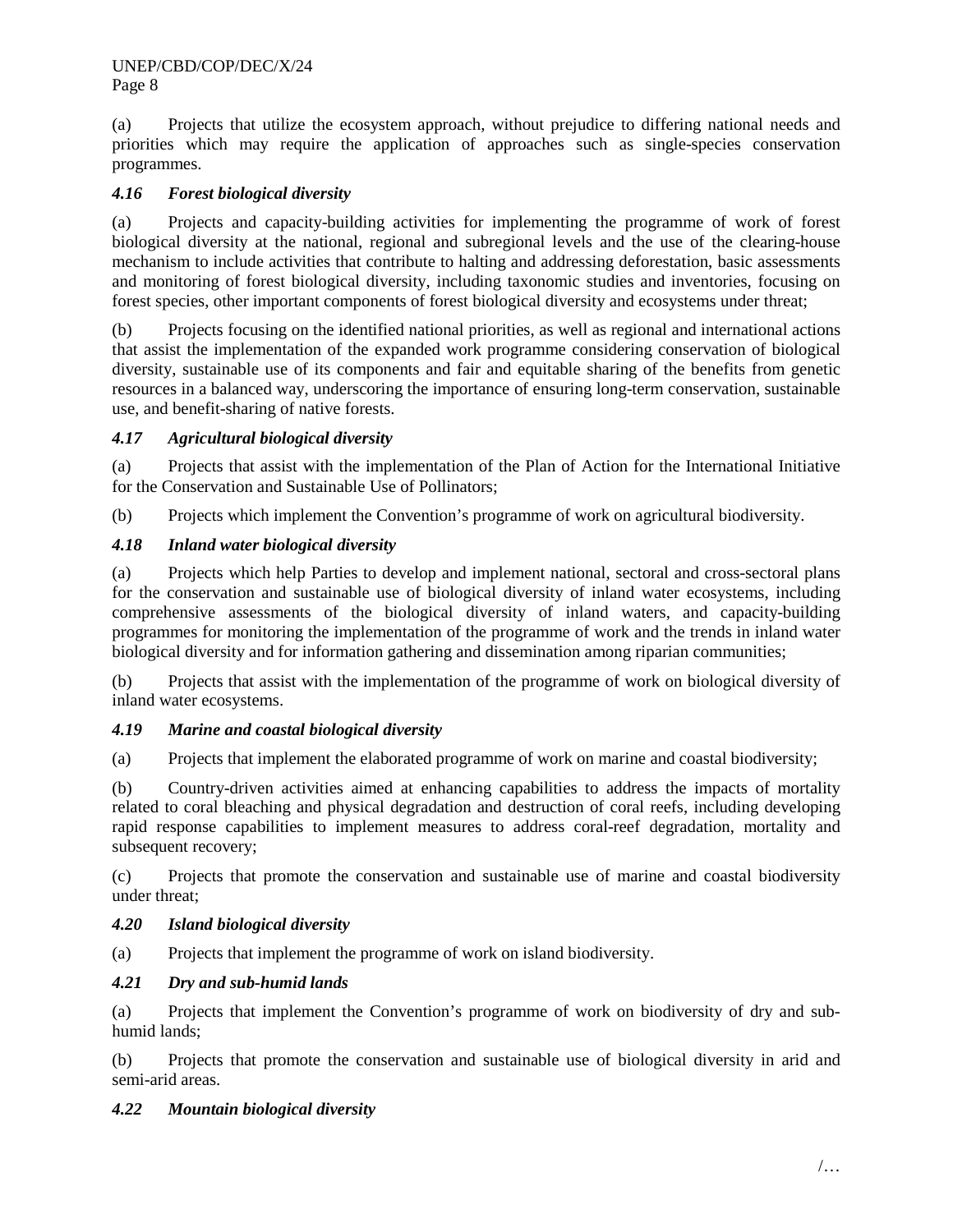(a) Projects which promote the conservation and sustainable use of biological diversity in mountainous areas.

## *4.23 Climate change and biodiversity*

(a) Capacity-building with the aim of increasing the effectiveness in addressing environmental issues through their commitments under the Convention on Biological Diversity, the United Nations Framework Convention on Climate Change, and the United Nations Convention to Combat Desertification, inter alia, by applying the ecosystem approach;

(b) Developing synergy-oriented programmes to conserve and sustainably manage all ecosystems, such as forests, wetlands and marine environments, that also contribute to poverty eradication;

(c) Country-driven activities, including pilot projects, aimed at projects related to ecosystem conservation, restoration of degraded lands and marine environments and overall ecosystem integrity that take into account impacts of climate change.

## *4.24 National reporting*

(a) The preparation of national reports by developing country Parties and Parties with economies in transition, bearing in mind the need for timely, easy and expeditious access to funding.

## *C. Eligibility criteria*

1. Only developing countries that are Parties to the Convention are eligible to receive funding upon the entry into force of the Convention for them. In accordance with the provisions of the Convention, projects that seek to meet the objectives of conservation of biological diversity and sustainable use of its components are eligible for financial support from the institutional structure.

2. The Global Environment Facility continues to provide financial resources to Parties with economies in transition for biodiversity-related projects.

3. All developing countries, in particular the least developed and small island developing States, as well as countries with economies in transition, including countries amongst these that are centres of origin and centres of genetic diversity, which are Parties to the Cartagena Protocol on Biosafety, are eligible for funding by the Global Environment Facility.

4. All developing countries, in particular the least developed and small island developing States, as well as countries with economies in transition, including countries amongst these that are centres of origin and centres of genetic diversity, which are Parties to the Convention and provide a clear political commitment towards becoming Parties to the Protocol, shall also be eligible for funding by the Global Environment Facility for the development of national biosafety frameworks and the development of national biosafety clearing-houses and other necessary institutional capabilities to enable a non-Party to become a Party. Evidence of such political commitment shall take the form of a written assurance to the Executive Secretary that the country intends to become a Party to the Protocol on completion of the activities to be funded.

# *D. Reporting from the GEF Council to the Conference of the Parties*

1. The report from the Council of the Global Environment Facility to the Conference of the Parties should be made available three months prior to an ordinary meeting of the Conference of the Parties as well as with updates as appropriate, and in accordance with rules 28 and 54 of the Rules of Procedure for meetings of the Conference of the Parties, the Executive Secretary should make it available in all six United Nations languages.

2. The Global Environment Facility should improve results-based reporting on the total contribution of the Global Environment Facility to achieving the objectives of the Convention, including the Facility's contribution to incremental-cost financing and leveraging co-financing.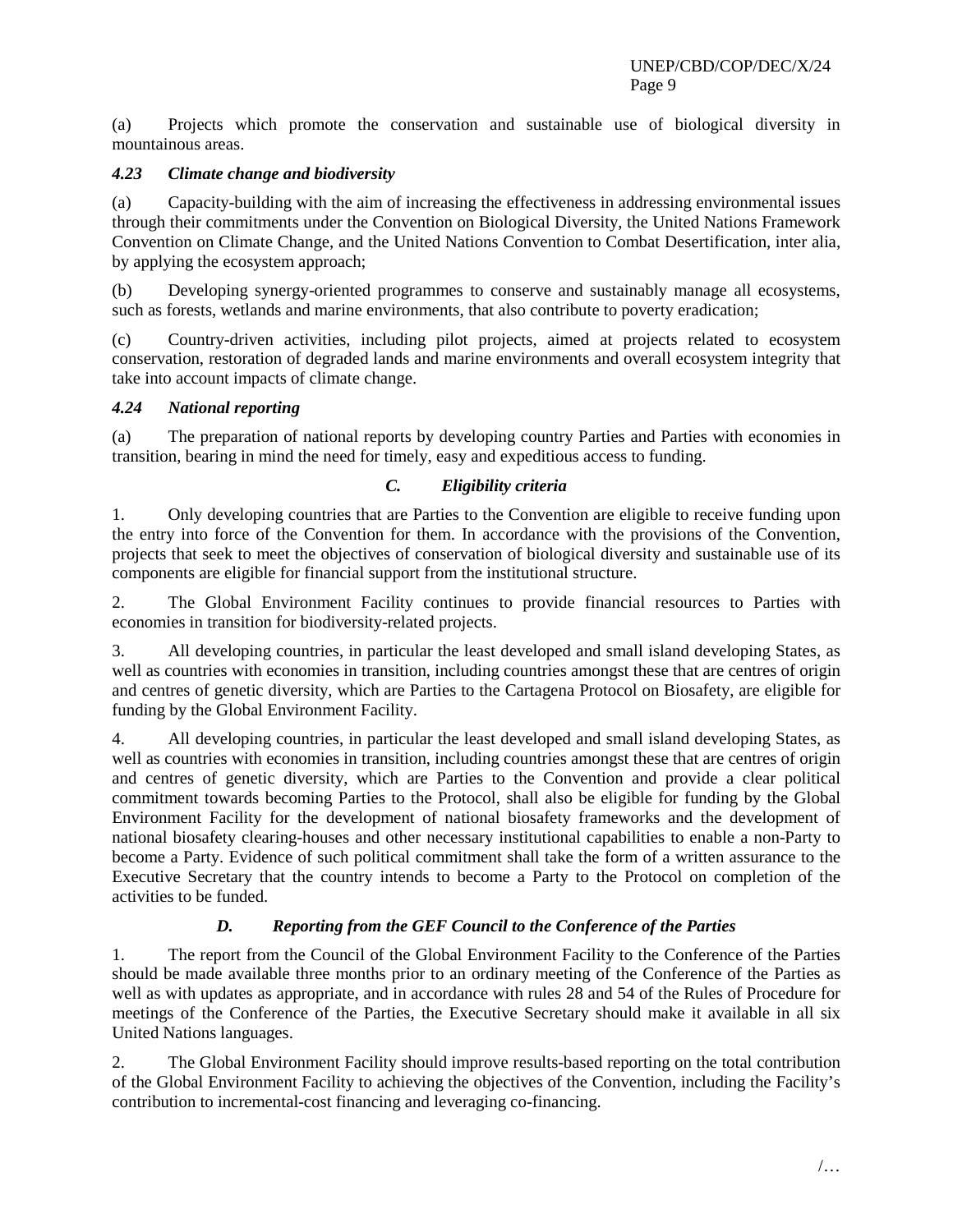# *E. Review of the effectiveness of the financial mechanism*

1. The review of the effectiveness of the financial mechanism will be conducted every four years and this review should coincide with the meeting of the Conference of the Parties.

2. The Global Environment Facility should take the following action to further improve the effectiveness of the financial mechanism:

# *2.1 Project procedures*

(a) Further streamlining its project cycle with a view to making project preparation simpler, more transparent and more country-driven;

(b) Further simplifying and expediting procedures for approval and implementation, including disbursement, for GEF-funded projects;

(c) Developing policies and procedures that fully comply with the guidance from the Conference of the Parties in a straightforward and timely manner;

(d) Increasing its flexibility to respond to the thematic longer-term programme of work of the Convention on Biological Diversity, in accordance with the guidance of the Conference of the Parties;

(e) Improving the project information system, including through data sets and web-based data tools, to increase the accessibility of project information and allow for better tracking against the guidance from the Conference of the Parties;

(f) Considering the benefits to Parties, particularly small island developing States, of an appropriate balance between national and regional projects in the implementation of decisions of the Conference of the Parties;

## *2.2 Cofinancing*

(a) Mobilizing co-financing and other modes of financing for its projects related to implementation of the Convention;

(b) Support diffusion, and facilitate replication and scaling-up, of new and innovative financing mechanism initiatives that have proved to be successful;

# *2.3 Incremental costs*

(a) Applying in a more flexible, pragmatic and transparent manner the incremental cost principle;

# *2.4 Compliance and collaboration of agencies*

(a) Promoting efforts to ensure that the implementing agencies fully comply with the policy, strategy, programme priorities and eligibility criteria of the Conference of the Parties in their support for countrydriven activities funded by the Global Environment Facility;

(b) Undertaking efforts to improve the efficiency, effectiveness and transparency of the process of cooperation and coordination between the implementing agencies with a view to improving the processing and delivery systems of the Global Environment Facility, and to avoid duplication and parallel processes;

## *2.5 Country ownership*

(a) Promoting genuine country ownership through greater involvement of participant countries in GEF-funded activities;

(b) Promoting utilization of regional and local expertise and be flexible to accommodate national priorities and regional needs within the objectives of the Convention;